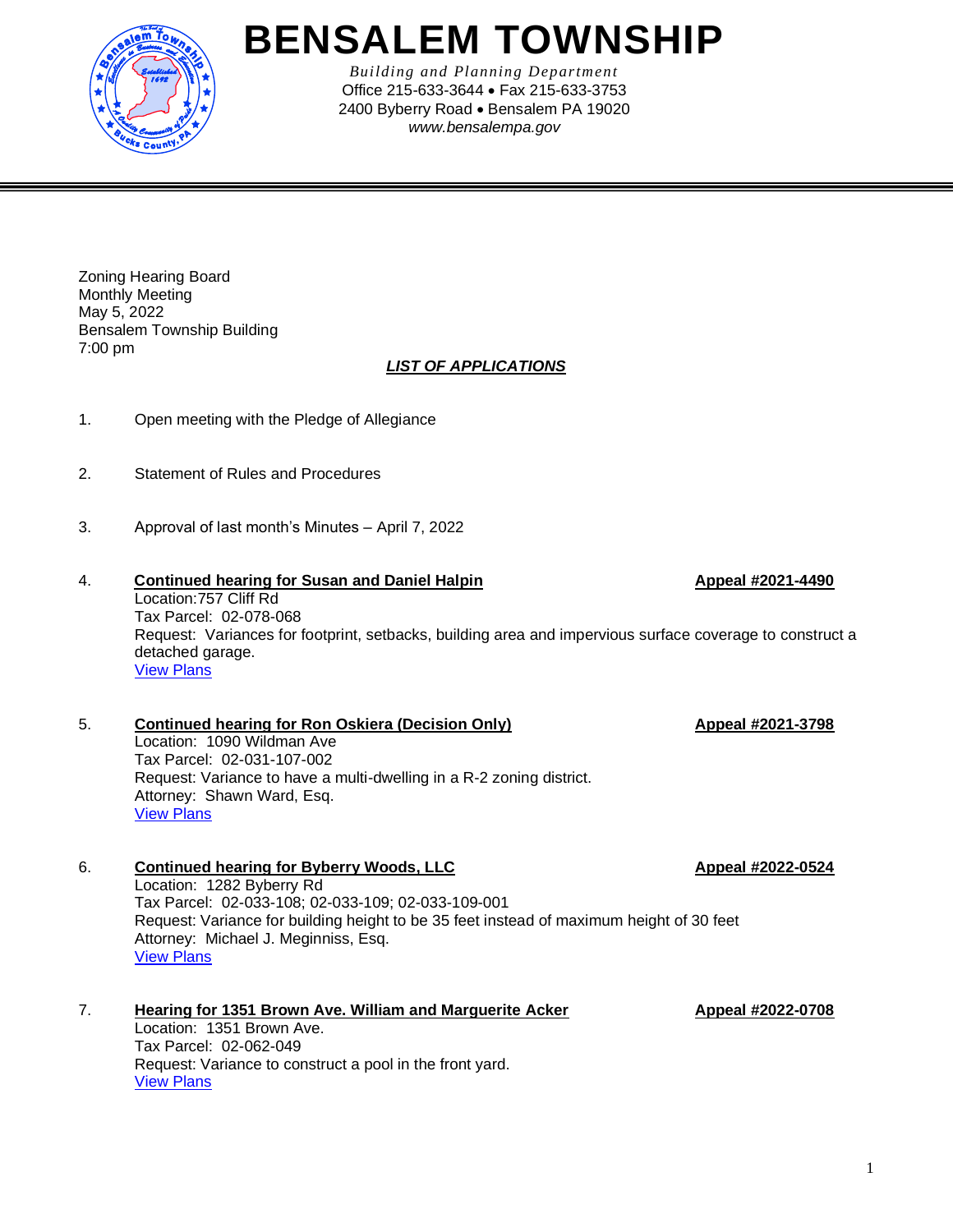| 8.  | <b>Hearing for 1977 Byberry Rd., for Mark Trachtenberg</b><br>Location: 1977 Byberry Rd<br>Tax Parcel: 02-045-002<br>Request: Variance for woodland and steep slope disturbance.<br>Attorney: Michael J. Meginniss, Esq.<br><b>View Plans</b>                            | Appeal #2022-1272 |
|-----|--------------------------------------------------------------------------------------------------------------------------------------------------------------------------------------------------------------------------------------------------------------------------|-------------------|
| 9.  | Hearing for 3617 Horizon Blvd., for Raising Cane's Restaurant, LLC.<br>Location: 3617 Horizon Blvd.<br>Tax Parcel: 02-001-018-028<br>Request: Variance for sign size and location on the proposed building.<br>Attorney: Michael J. Meginniss, Esq.<br><b>View Plans</b> | Appeal #2022-1271 |
| 10. | <b>Hearing for 901 Tennis Ave., for Sperduto Investments</b><br>Location: 901 Tennis Ave.<br>Tax Parcel: 02-029-301<br>Request: Use Variance to permit an indoor baseball facility.<br>Attorney: Michael J. Meginniss, Esq.<br><b>View Plans</b>                         | Appeal #2022-1270 |
| 11. | <b>Hearing for 2818 Bowman Ave., for Robert and Amy Ahleman</b><br>Location: 2818 Bowman Ave.<br>Tax Parcel: 02-062-472<br>Request: Variance for the size of the accessary structure.<br><b>View Plans</b>                                                               | Appeal #2022-0522 |
| 12. | <b>Hearing for 3139 Prospect Ave., for John Thompson</b><br>Location: 3139 Prospect Ave.<br>Tax Parcel: 02-004-253<br>Request: Variance for impervious coverage and building setback.<br><b>View Plans</b>                                                               | Appeal #2022-0385 |
| 13. | Hearing for 2155 River Rd., for Minh Thai<br>Location: 2155 River Rd.<br>Tax Parcel: 02-064-126<br>Request: Variance for construction within a floodplain.<br>Attorney: Lee Eisey, Esq.<br><b>View Plans</b>                                                             | Appeal #2022-1274 |
| 14. | Hearing for 2325 Street Rd., for Horizon Sign<br>Location: 2325 Street Rd.<br>Tax Parcel: 02-033-027<br>Request: Variance for size of the proposed sign.<br>Attorney: Robert Tucker, Esq.<br><b>View Plans</b>                                                           | Appeal #2022-0423 |
| 15. | Hearing for 3175 Knights Rd., for Cecelia Blackston<br>Location: 3175 Knights Rd.<br>Tax Parcel: 02-037-088<br>Request: Variance for size and type of fence in the front yard.                                                                                           | Appeal #2022-1273 |